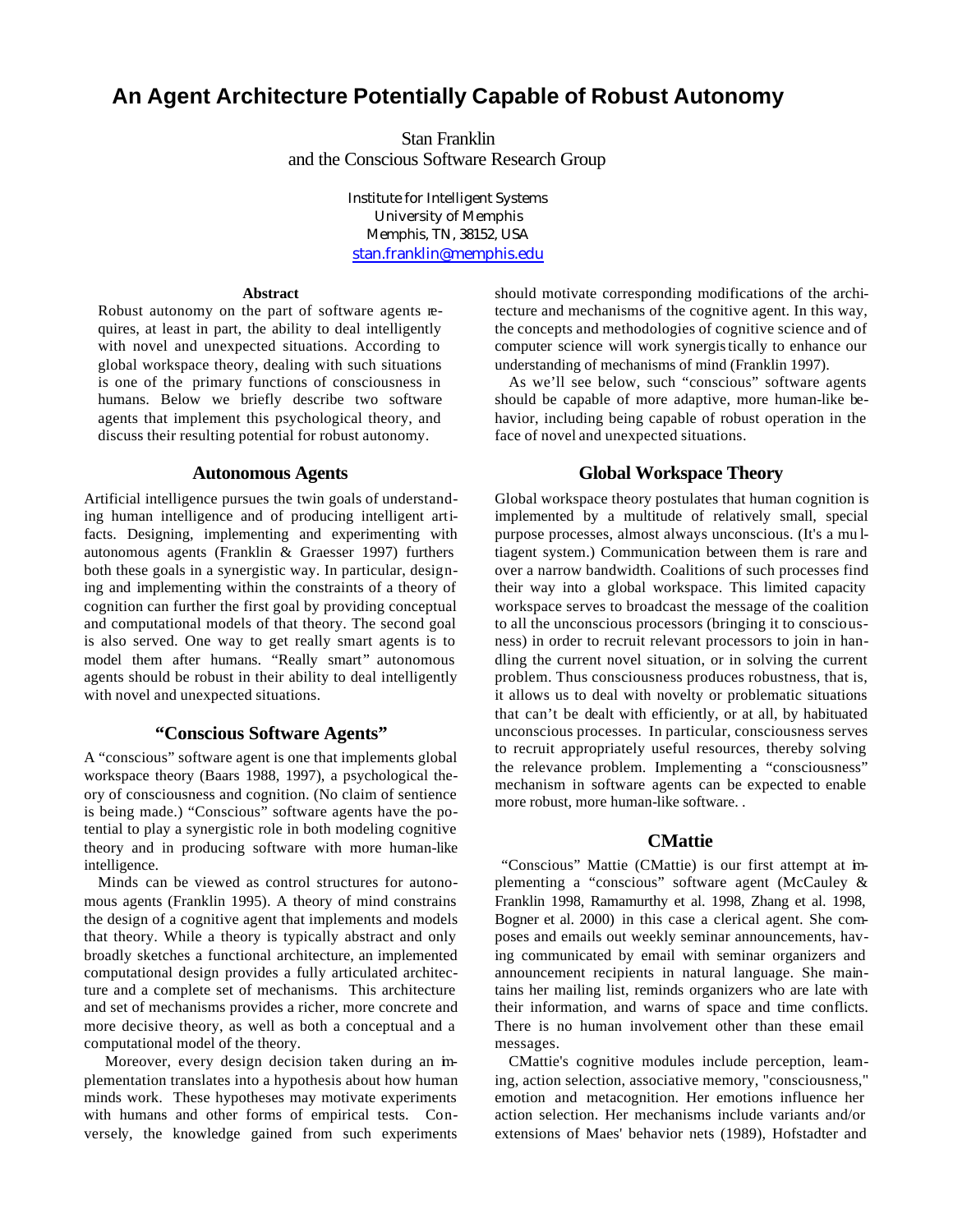Mitchell's Copycat architecture (1994), Jackson's pandemonium theory (1987), Kanerva's sparse distributed memory (1988) , and Holland's classifier systems (1986). As of this writing CMattie is almost completely coded and should be ready for experimentation within a few months. Though CMattie's domain is narrow and relatively simple, novel and unexpected situations seem likely to arise. Will her current architecture and mechanisms, described below, be capable of robust action as the theory leads us to expect? It's an open question.

#### **IDA**

IDA (Intelligent Distribution Agent) is a "conscious" software agent being developed for the US Navy (in parallel with CMattie) (Franklin et al. 1998). At the end of each sailor's tour of duty, he or she is assigned to a new billet. This assignment process is called distribution. The Navy employs some 280 people, called detailers, to effect these new assignments. IDA's task is to facilitate this process by completely automating the role of detailer.

IDA must communicate with sailors via email in natural language, understanding the content and producing life-like responses. Sometimes she will initiate conversations. She must access several databases, again understanding the content. She must see that the Navy's needs are satisfied by adhering to some ninety policies. She must hold down moving costs. And, she must cater to the needs and desires of the sailor as well as is possible. This includes negotiating with the sailor via an email correspondence in natural language. Finally, she must write the orders and start them on the way to the sailor.

 Though more complex, IDA's architecture and mechanisms are largely modeled after those of CMattie. In particular IDA needs deliberative reasoning in the service of action selection (Sloman 1999), where CMattie was able to do without. At this writing the design of IDA is far along, so that she constitutes a useful conceptual model of cognition capable of producing testable hypotheses (Bogner et al. In preparation). The coding of an initial partial implementation is now running. IDA's domain is orders of magnitude more complex than that of CMattie, and should produce a variety of novel and unexpected situations that would require robust handling. Again the theory says that IDA should be capable of such robust autonomy.

#### **Codelets**

In both the CMattie and IDA architectures the processors postulated by global workspace theory are implemented by codelets, small pieces of code. These are specialized for some simple task and often play the role of demons waiting for appropriate conditions under which to act.

# **"Consciousness"**

The apparatus for "consciousness" consists of a coalition manager, a spotlight controller, a broadcast manager, and a collection of attention codelets who recognize novel or problematic situations (Bogner 1999, Bogner et al. 2000). Each attention codelet keeps a watchful eye out for some particular situation to  $\alpha$ cur that might call for "conscious" intervention. In most cases the attention codelet is watching the workspace, which will likely contain both perceptual information and data created internally, the products of "thoughts." Upon encountering such a situation, the appropriate attention codelet will be associated with the small number of codelets that carry the information describing the situation. This association should lead to the collection of this small number of codelets, together with the attention codelet that collected them, becoming a coalition. Codelets also have activations. The attention codelet increases its activation in order that the coalition, if one is formed, might compete for "consciousness".

If the situation is sufficiently novel, there may be no attention codelet that will respond to it. This indicates that robustness may well require general-purpose attention codelets whose task is to respond to unknown situations. But how is such a codelet to recognize such situations without knowing about all the usual occurrences? It seems to be the same problem faced by the immune system, and may well require the same kind of solution.

In CMattie and IDA the coalition manager is responsible for forming and tracking coalitions of codelets. Such coalitions are initiated on the basis of the mutual associations between the member codelets. At any given time, one of these coalitions finds it way to "consciousness," chosen by the spotlight controller, who picks the coalition with the highest average activation among its member codelets. Global workspace theory calls for the contents of "consciousness" to be broadcast to each of the codelets. The broadcast manager accomplishes this.

## **Perception**

Perception in both CMattie and IDA consists mostly of understanding incoming email messages in natural language. In sufficiently narrow domains, natural language understanding may be achieved via an analysis of surface features without the use of a traditional symbolic parser. Allen describes this approach as complex, template-based matching, natural language processing (1995). CMattie's limited domain requires her to deal with only a dozen or so distinct message types, each with relatively predictable content. This allows for surface level natural language processing. CMattie's language understanding module has been implemented as a Copycat-like architecture (Hofstad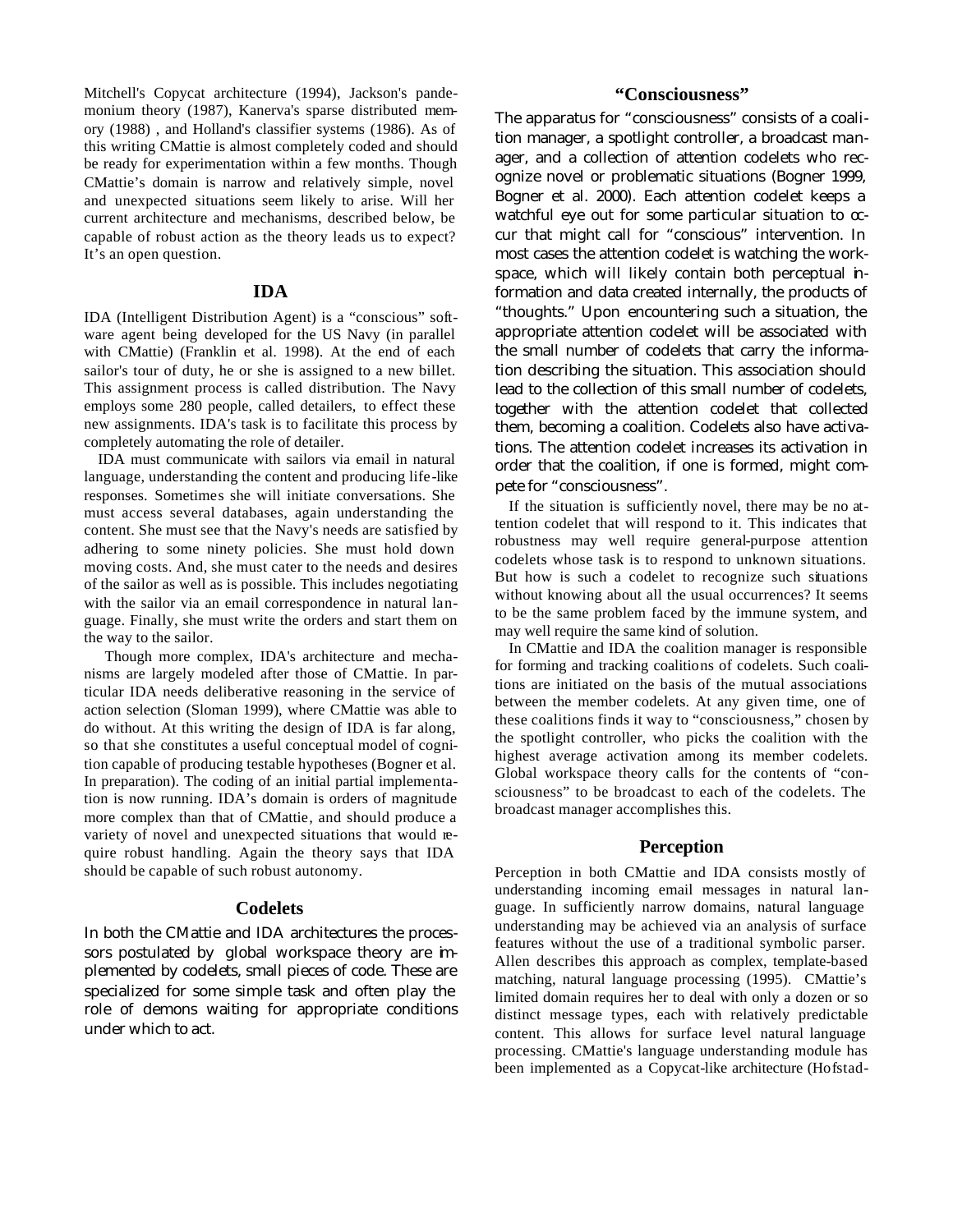ter & Mitchell 1994) though her understanding takes place differently. The mechanism includes a slipnet storing domain knowledge, and a pool of codelets (processors) specialized for specific jobs, along with templates for building and verifying understanding. Together they constitute an integrated sensing system for CMattie, allowing her to recognize, categorize and understand. IDA, though more complex, perceives in much the same way.

## **Action Selection**

Both CMattie and IDA depend on a behavior net (Maes 1989) for high-level action selection in the service of builtin drives. Each has several distinct drives operating in parallel. These drives vary in urgency as time passes and the environment changes. Behaviors are typically mid-level actions, many depending on several codelets for their execution. A behavior net is composed of behaviors and their various links. A behavior looks very mu ch like a production rule, having preconditions as well as additions and deletions. A behavior is distinguished from a production rule by the presence of an activation. Each behavior occupies a node in a digraph. The three types of links, successor, predecessor and conflictor, of the digraph are completely determined by the behaviors.

As in connectionist models, this digraph spreads activation. The activation comes from activation stored in the behaviors themselves, from the environment, from drives, and from internal states. The more relevant a behavior is to the current situation, the more activation it's going to receive from the environment. Each drive awards activation to every behavior that, by being active, will satisfy that drive. Certain internal states of the agent can also send activation to the behavior net. This activation, for example, might come from a coalition of codelets responding to a "conscious" broadcast. Finally, activation spreads from behavior to behavior along both excitatory and inhibitory links. Call a behavior *executable* if all of its preconditions are satisfied. To be acted upon a behavior must be executable, must have activation over threshold, and must have the highest such activation. Behavior nets produce flexible, tunable action selection for these agents.

Action selection via behavior net suffices for CMattie due to her relatively constrained domain. IDA's domain is much more complex, and requires deliberation in the sense of creating possible scenarios, partial plans of actions, and choosing between them. For example, suppose IDA is considering a sailor and several possible jobs, all seemingly suitable. She must construct a temporal scenario for each of these possible billets. In each scenario the sailor leaves his or her current position during a certain time interval, spends a specified length of time on leave, possibly reports to a training facility on a certain date, uses travel time, and arrives at the new billet with in a given time frame. Such scenarios are valued on how well they fit the temporal constraints and on moving and training costs. These scenarios are composed of scenes organized around events, and are constructed in a computational workspace corresponding to working memory in humans.

Deliberation, as in humans, is mediated by the "consciousness" mechanism. The principle is that IDA should use "consciousness" whenever a human detailer would be conscious in the same situation. For example, IDA could readily recover all the needed items from a sailor's personnel record unconsciously with a single behavior stream. But, observing and questioning human detailers indicate that they become conscious of each item individually. Hence, according to our principle, so must IDA be "conscious" of each retrieved personnel data item.

## **Other Modules**

Both CMattie and IDA employ sparse distributed memory (SDM) as their major associative memories (Kanerva 1988). SDM is a content addressable memory that, in many ways, is an ideal computational mechanism for use as a long-term associative memory. Any item written to the workspace triggers a read from associative memory returning prior activity associated with the current entry.

In both CMattie and IDA we include mechanisms for emotions (McCauley & Franklin 1998). CMattie, for example may "experience" such emotions as guilt at not getting an announcement out on time, frustration at not understanding a message, and anxiety at not knowing the speaker and title of an impending seminar. Action selection will be influenced by emotions via their effect on drives, modeling recent work on human action selection (Damasio 1994). IDA's emotions are similar, but more complex.

IDA, but not CMattie, is provided with a constraint satisfaction module designed around a linear functional. It provides a numerical measure of the suitability, or fitness, of a specific job for a given sailor. This fitness measure is use in the deliberation process described above.

Due to her quite narrow domain, CMattie generates language (email messages) simply by filling in appropriate scripts. IDA does the same, except that she chooses the appropriate script "consciously," and occasionally has to tweak it to fit the current situation.

Metacognition should include knowledge of one's own cognitive processes, and the ability to actively monitor and consciously regulate them. This would require selfmonitoring, self-evaluation, and self-regulation. CMattie's metacognition module (Zhang et al. 1998) uses Holland's classifier system (1975). It serves to interrupt oscillatory behavior, to keep the agent on task, and to push her toward efficient allocation of resources.

## **Evaluation**

Both CMattie and IDA will be evaluated on how well they perform their designated tasks. CMattie will be judged as would a human secretary responsible for seminar announcements. Does she maintain her mailing list well? Are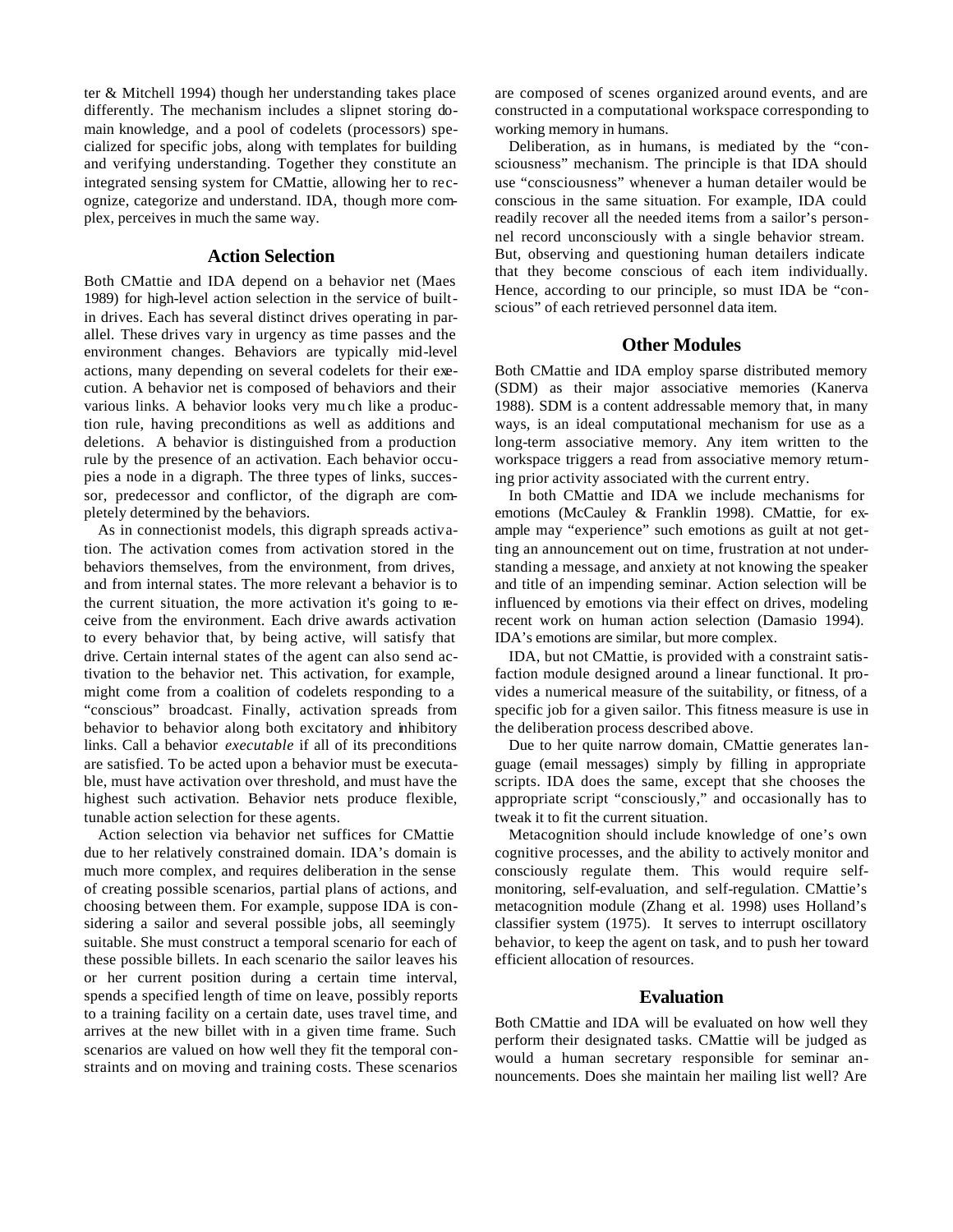the announcements compete, accurate, and on time? Does she catch inconsistencies and afford organizers an opportunity to correct them? She has already been evaluated as an implementation of global workspace theory (Franklin & Graesser 1999). Evaluating IDA will prove more difficult since the US Navy has no established protocol for evaluating human detailers. Our eventual evaluation of IDA is still in the planning stage.

## **Future Plans**

Modules capable of learning from conversations with organizers and detailers are planned (Ramamurthy et al. 1998, Negatu & Franklin 1999) for both CMattie and IDA. A development/training period is also anticipated for IDA (Franklin 2000). A paper is in preparation detailing some of the hypotheses for human cognition suggested by these agents (Bogner et al. In preparation). Future agents built on the IDA architecture are being considered with a self and the ability to report "conscious" activity.

## **Dealing with Novel and Unexpected Situations**

Though their "consciousness" modules are designed to deal intelligently with novel, unexpected, and problematic situations, both CMattie and IDA are normally expected to deal only with novel instances of routine situations. Though its content may be different, one speaker topic message from a seminar organizer is much like another in form, even in natural language with no agreed upon protocol. Similarly, finding a new billet for one sailor will generally require much the same process as for another even thought the personnel data and job descriptions and requirements are different. Even the negotiation process between IDA and a sailor promises to be relatively routine. From analysis of a corpus of messages we've constructed a comp lex, but quite finite, flow chart of possible messages types and responses.

However, we expect IDA to occasionally to receive messages outside of this expected group. Can she handle such a message intelligently by virtue of her "consciousness" mechanism alone? I doubt it. Some attention codelet will be needed to bring the novel message to "consciousness." Some behavior priming codelets will be needed to instantiate an appropriate behavior stream (goal hierarchy) needed to deal with the situation (Franklin to appear). Perhaps a single, novel-situation attention codelet will bee needed to respond to a percept by default if no other attention codelet does so within a prescribed time interval. This novelsituation attention codelet would try to bring information about the novel situation to "consciousness." The broadcast would, hopefully, recruit behavior priming codelets to instantiate a behavior stream able to cope with the situation. Suppose there is no such stream? Well, we humans can't cope with every situation either. But, we try. And, we combine goal hierarchies in novel ways. This combining ability would seem a necessary ingredient if a "conscious" software agent were to be truly robustly autonomous. It also seems that learning must play a role here.

I conclude that "conscious" software agents present a promising architecture and collection of mechanisms from which to start in trying to design truly robust autonomous agents. But, clearly, there's lots of work to be done.

#### **Acknowledgements**

This work was supported in part by ONR grant N00014-98- 1-0332. It includes essential contributions from the Conscious Software Research Group whose members currently include Ashraf Anwar, Arpad Kelemen, Ravikumar Kondadadi, Lee McCauley, Aregahegn Negatu, Uma Ramamurthy, Zhaohua Zhang.

## **References**

- Allen,J. J. 1995. *Natural Language Understanding*. Redwood City CA: Benjamin/Cummings; Benjamin; Cummings.
- Baars, B. J. 1988. *A Cognitive Theory of Consciousness*. Cambridge: Cambridge University Press.
- Baars, B. J. 1997. *In the Theater of Consciousness*. Oxford: Oxford University Press.
- Bogner, M. 1999. Realizing "consciousness" in software agents. Ph.D. Dissertation. University of Memphis.
- Bogner, M., U. Ramamurthy, and S. Franklin. 2000. Consciousness" and Conceptual Learning in a Socially Situated Agent. In *Human Cognition and Social Agent Technology*, ed. K. Dautenhahn. Amsterdam: John Benjamins.
- Bogner, M., S. Franklin, A. Graesser, and B. J. Baars. In preparation. Hypotheses From "Conscious" Software. .
- Damasio, A. R. 1994. *Descartes' Error*. New York: Gosset; Putnam Press.
- Franklin, S. 1995. *Artificial Minds*. Cambridge MA: MIT Press.
- Franklin, S. 1997. Autonomous Agents as Embodied AI. *Cybernetics and Systems* 28:499–520.
- Franklin, S. 2000. Learning in "Conscious" Software Agents. In *Workshop on Development and Learning*. Michigan State University; East Lansing, Michigan, USA: NSF; DARPA; April 5-7, 2000.
- Franklin, S. to appear. Conscious Software: A Computational View of Mind. In *Soft Computing Agents: New Trends for Designing Autonomous Systems*, ed. V. Loia, and S. Sessa. Berlin: Springer (Physica-Verlag).
- Franklin, S., and A. C. Graesser. 1997. Is it an Agent, or just a Program?: A Taxonomy for Autonomous Agents. In *Intelligent Agents III*. Berlin: Springer Verlag.
- Franklin, S., and A. Graesser. 1999. A Software Agent Model of Consciousness. *Consciousness and Cognition* 8:285–305.
- Franklin, S., A. Kelemen, and L. McCauley. 1998. IDA: A Cognitive Agent Architecture. In *IEEE Conf on Systems, Man and Cybernetics*. : IEEE Press.